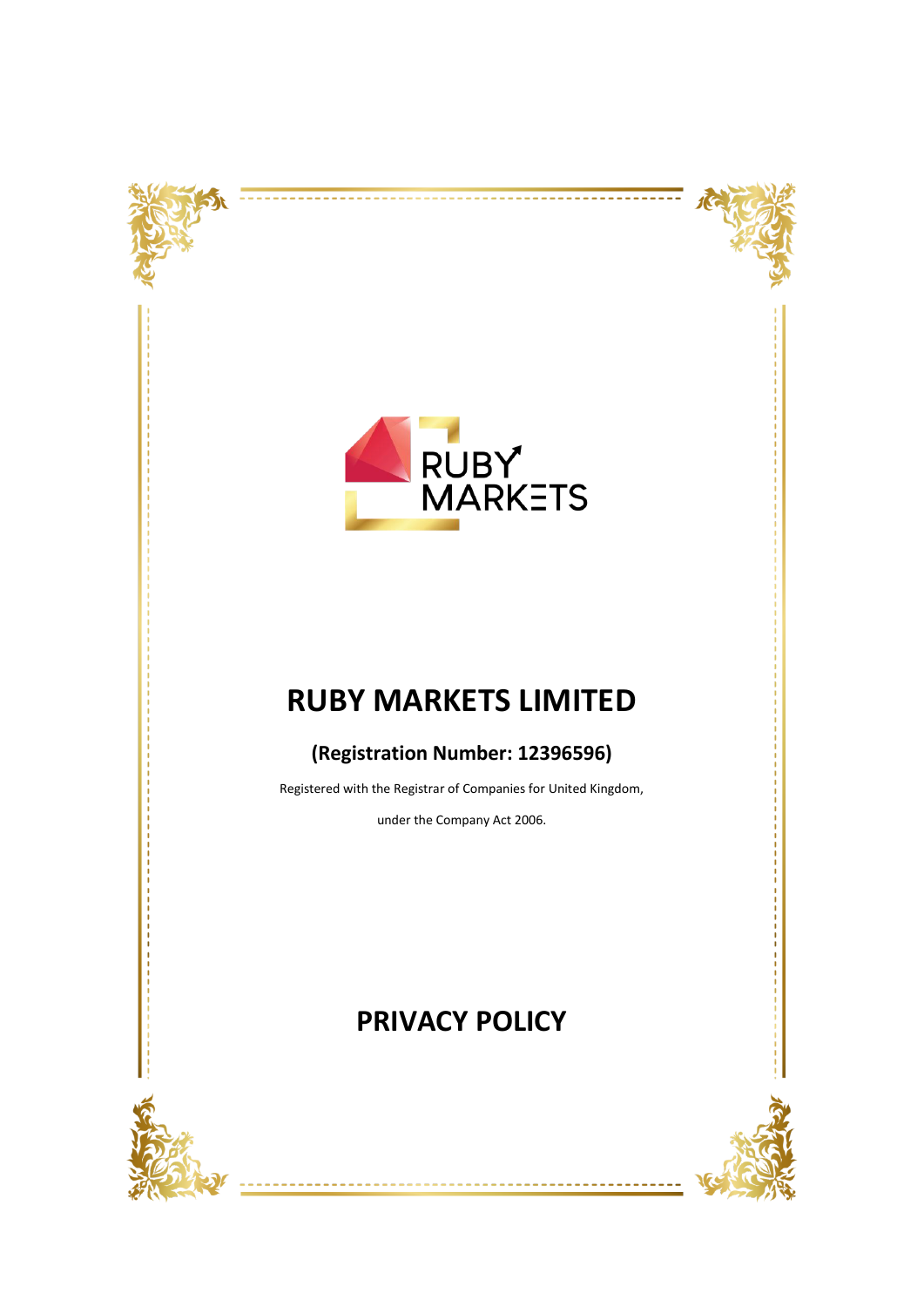

### **Introduction**

RUBY MARKETS LIMITED provide this Privacy Policy to inform users of our policies and procedures regarding the collection, use and disclosure of personally identifiable information received from users of this website.

RUBY MARKETS LIMITED reserves the right to make changes at any time to the Site or the Privacy Policy. Any modifications to the Privacy Policy will be effective upon posting on the Site. Your continued use of the Site following posting of any revised Privacy Policy will constitute acceptance of the modified Privacy Policy. By providing us with such information, you are giving us your consent to collect, use and store the information in the manner explained below.

RUBY MARKETS LIMITED takes the issue of data protection very seriously. The data protection and data security of persons using our Website are thus matters we consider to be very important. Accordingly, we hereby give an undertaking to protect your privacy and to treat your data in confidence. Third parties shall be advised of your personal data only when this is permitted by data protection laws, if a judicial or similar order for the release of data has been issued, or you have explicitly agreed to such forwarding of data.

#### **What Information We Collect**

Personally Identifiable Information - When you browse the non-password protected portions of our Site, you do so anonymously; no personally identifiable information is collected. When you sign up to become a registered user of RUBY MARKETS LIMITED we request that you provide to us your email address, a username and a password to access our Site. You may also choose to supply trading information (e.g., how long you have been trading, your preferred trading style, etc.) and a profile description.

Personal ("person-linked") data is data that can be unambiguously assigned to a specific individual, and can thus be used to reveal personal or factual information about yourself.

Utilization of the RUBY MARKETS LIMITED platform is subject to prior registration.

When you apply for or maintain a RUBY MARKETS LIMITED Demo or Live account, we collect personal information about you for business purposes; to evaluate your financial needs, to process your requests and transactions, to inform you about products and services that may be of interest to you, and to provide client service. You may choose what you receive from us at any point by accessing the notification option in your account. Such information may include:

PRIVACY POLICY 2008 12 A 2009 12:00 12:00 12:00 12:00 12:00 12:00 12:00 12:00 12:00 12:00 12:00 12:00 12:00 12:00 12:00 12:00 12:00 12:00 12:00 12:00 12:00 12:00 12:00 12:00 12:00 12:00 12:00 12:00 12:00 12:00 12:00 12:00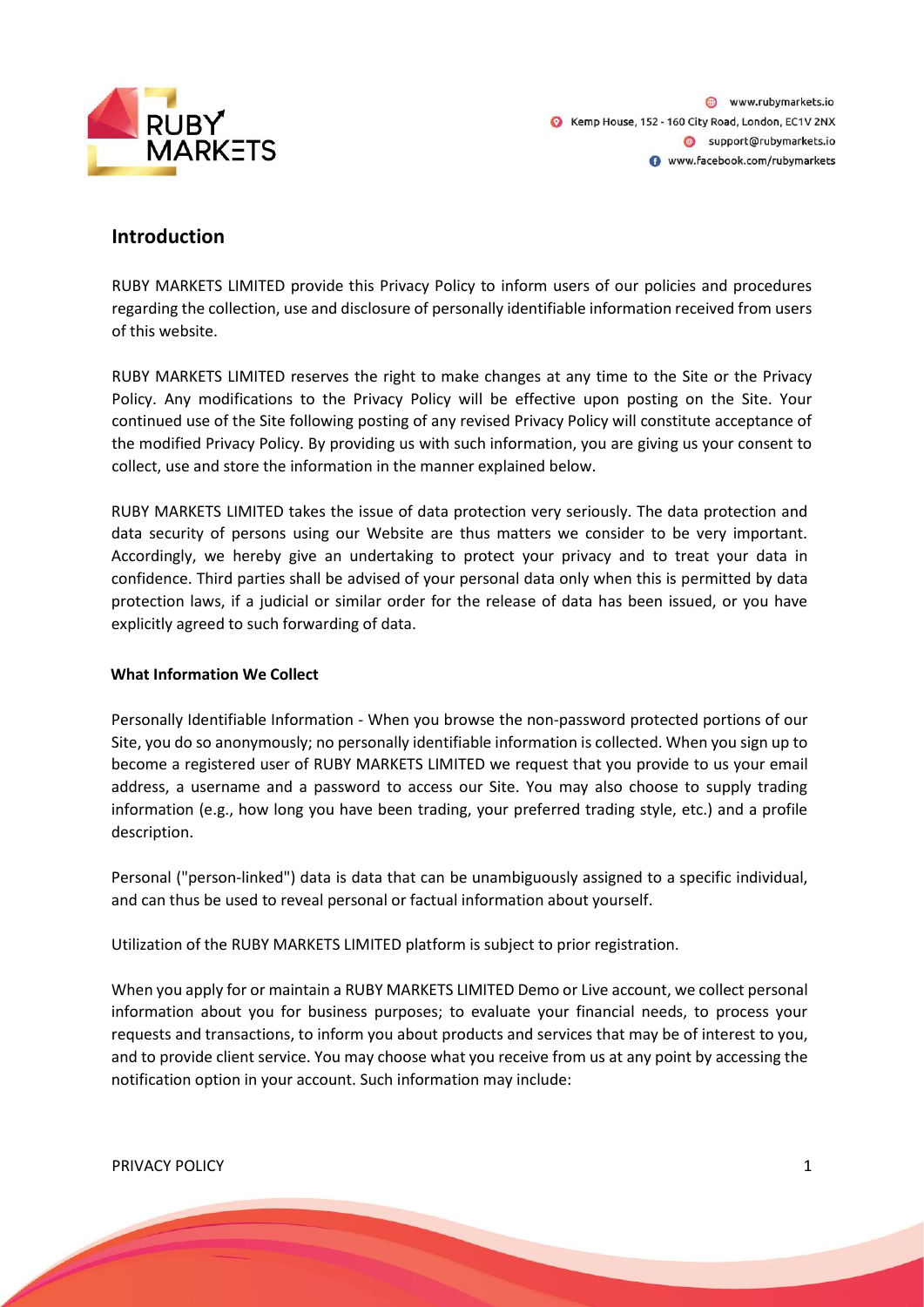

www.rubymarkets.io Kemp House, 152 - 160 City Road, London, EC1V 2NX Support@rubymarkets.io www.facebook.com/rubymarkets

- Application Information Information that you provide to us on applications and other forms: your name, address, birth date, social security number, occupation, assets, and income.
- Transaction Information Information about your transactions with us or our affiliates, as well as information regarding our communications with you. Examples: your account balances, trading activity, your inquiries and our responses.
- Verification Information Information necessary to verify your identity such as a passport or drivers license. Examples: background information about you we receive from public records or from other entities not affiliated with RUBY MARKETS LIMITED.

Once you register with RUBY MARKETS LIMITED and sign in to our Site, you are not anonymous to us. As a registered user, you may provide RUBY MARKETS LIMITED with the credentials to access your brokerage account (i.e. user ID, password, information necessary to access your account). We will never access your accounts for any other purpose than to retrieve your trading data and provide the services as you have requested. You can de-activate your account for any reason at any time and we will delete all of your personally identifiable information from our servers. We will not keep a copy of your personally identifiable information for any purposes upon account deactivation except as may be required by law or to otherwise protect legal rights.

We also collect non-personally identifiable information when you perform certain activities such as when you post comments, ideas, suggestions, provide feedback or when you answer surveys. These non-personally identifiable information are considered non-confidential and we are free to disclose and use such data at any time, without needing to obtain permission from you.

#### **Technical Information & Data Security**

When you visit our Site, we may collect information through "cookies" or other similar Web tools to enhance the user experience. Cookies are small strings of text that are sent by our Site to your browser on your computer's hard drive.

Cookies enable us to recognize you when you return to our Site, to maintain your Web session while you browse throughout the Site, as well as help us provide you with a better, more personalized experience. Our cookies are not tied to personally identifiable information. Most web browsers automatically accept cookies, but it is possible to change your browser setup so that it does not accept cookies. However, rejecting cookies may prevent you from taking advantage of certain portions of our Site.

In addition, when you are browsing our Site, RUBY MARKETS LIMITED automatically receives and records information on our server logs from your browser including your IP address, RUBY MARKETS LIMITED cookie information and the pages you request. We use this information to improve the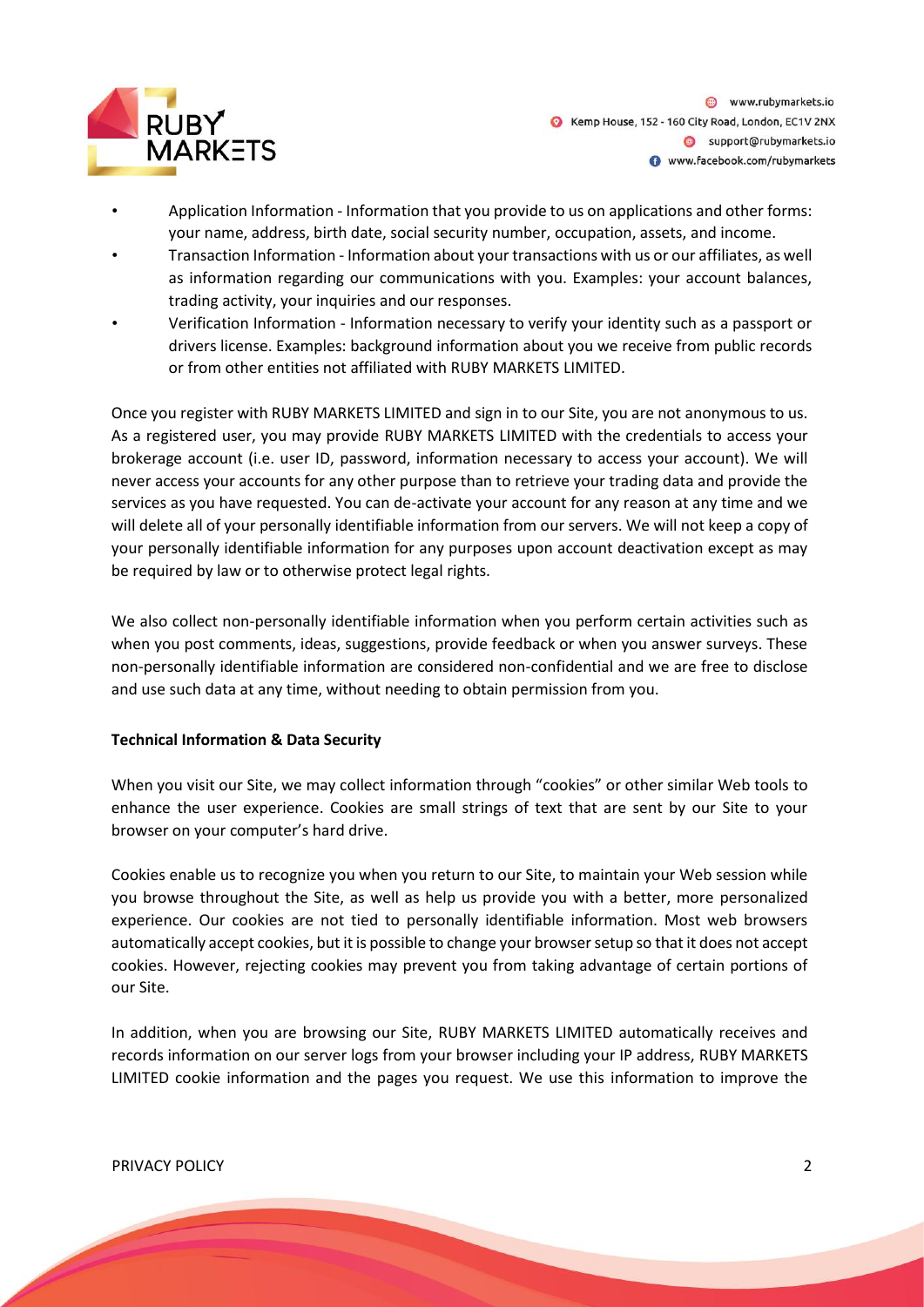

functionality and usability of our services. Our log files are not tied to personally identifiable information.

We use secure server software (SSL) and firewalls to protect your information from unauthorized access, disclosure, alteration, or destruction.

#### **How We Use The Information We Collect**

We gather, store, process and use the personal data that we receive from you when you register as a user of our Website, and/or the data provided by you voluntarily in the course of your use of the RUBY MARKETS LIMITED platform.

When you are selecting and accessing information available on the platform, our servers may - as a requirement for the provision of the service, or for security purposes - store data that could facilitate personal identification (e.g. IP address). Such data is, however, regularly deleted.

The purpose of the gathering, processing, storing and utilization of your personal data by RUBY MARKETS LIMITED is for the operation and administration of the RUBY MARKETS LIMITED platform. No person linked analysis of date is conducted. We do, however, reserve the right to conduct statistical evaluation of personal data held in pseudonymized or anonymized data records. Such evaluation is, for example, used in IP logs for system security reasons, to improve the Website, and for statistical purposes.

The information collected would be used to enhance your experience when using our services on our website. This may include:

- 1. Personalizing your experience on our site according to your individual needs and preferences.
- 2. Improving customer service your information helps us respond to your requests and feedback more readily.
- 3. Processing transactions and performing requested services/ activities for you on our site.
- 4. Sending you periodic emails or updates concerning your orders and services.
- 5. Administrating a contest, competition, promotion, survey etc.

Customer Service - Based upon the personally identifiable information you provide us during the registration process, we will send you a welcoming email to verify your account. We will also communicate with you in response to your inquiries, to provide the services you request, and to manage your account.

PRIVACY POLICY 3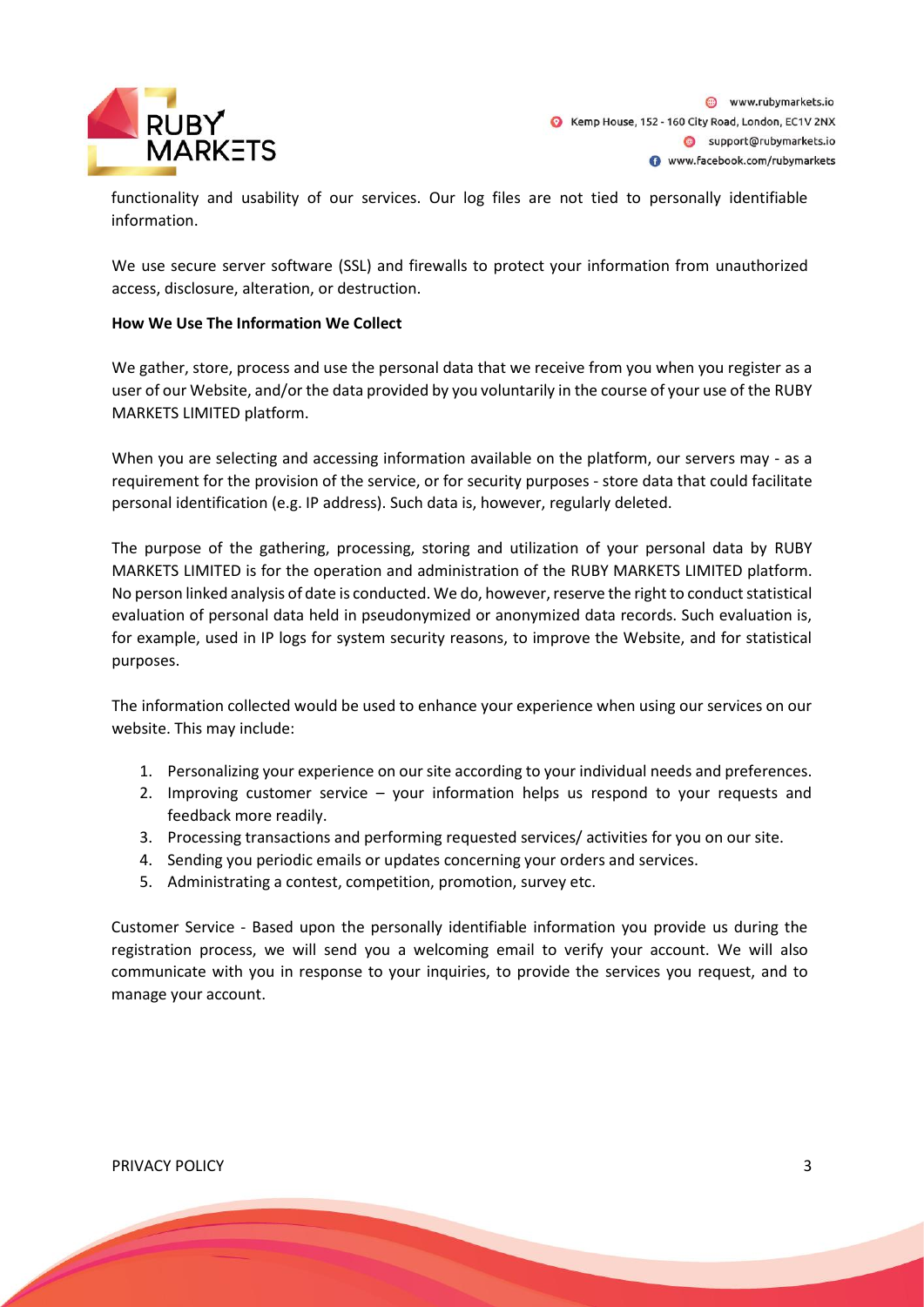

Brokerage Information - As a registered user of our Site, you may provide to us the credentials to access your brokerage account to retrieve your trading data. This information is only used to obtain trading history for your account and this information and is not accessible anywhere on our Site.

We Do Not Reveal Any Personally Identifiable Information - We will not publish any personally identifiable information (e.g. name, email address or contact information) on our Site for others to view, without your permission, unless you choose to post it yourself on the Site.

We Do Not Rent or Share Any Personally Identifiable Information - RUBY MARKETS LIMITED does not rent or share any personally identifiable information with third parties that are not our agents or service providers.

We May Provide Your Information If Legally Required to do so - RUBY MARKETS LIMITED may be required to provide your information under the following circumstances: in response to court orders or requests by appropriate authorities, or to establish or exercise our legal rights or defend against actual or threatened legal claims. In addition when we believe it is necessary to share information in order to investigate, prevent, or take action regarding illegal activities or activities which we believe give rise to legal liability to us, our members or third parties, suspected fraud, situations involving potential threats to the physical safety of any person, violations of RUBY MARKETS LIMITED's terms of use, or as otherwise required by law.

In all other instances, your data is processed and utilized for other purposes only if you have expressly consented to such utilization. Without such consent, your data will not, for example, be used for advertising purposes. You will receive advertising from RUBY MARKETS LIMITED only if you have expressly consented to this. Such consent can be revoked at any time by sending an email to [support@RubyMarkets.io.](mailto:support@RubyMarkets.io)

Personal user profiles are not generated by RUBY MARKETS LIMITED.

#### **Use of cookies**

Cookies are small text files containing information that a Web Site uses to track your activities on the site. We may use cookies to analyze and understand users and their behavior on our site to help us improve the functionality and performance of the site, to help authenticate you, to customize the site and content so that we can provide you with information that suit your interests.

The information that is collected and shared is anonymous and not personally identifiable. Cookies are used solely to track the frequency of use and the number of persons using our Website, and to optimize the placement of advertising messages. On certain pages, the advertisements of

PRIVACY POLICY 4 and 20 years and 20 years and 20 years and 20 years and 20 years and 20 years and 20 years and 20 years and 20 years and 20 years and 20 years and 20 years and 20 years and 20 years and 20 years and 20 yea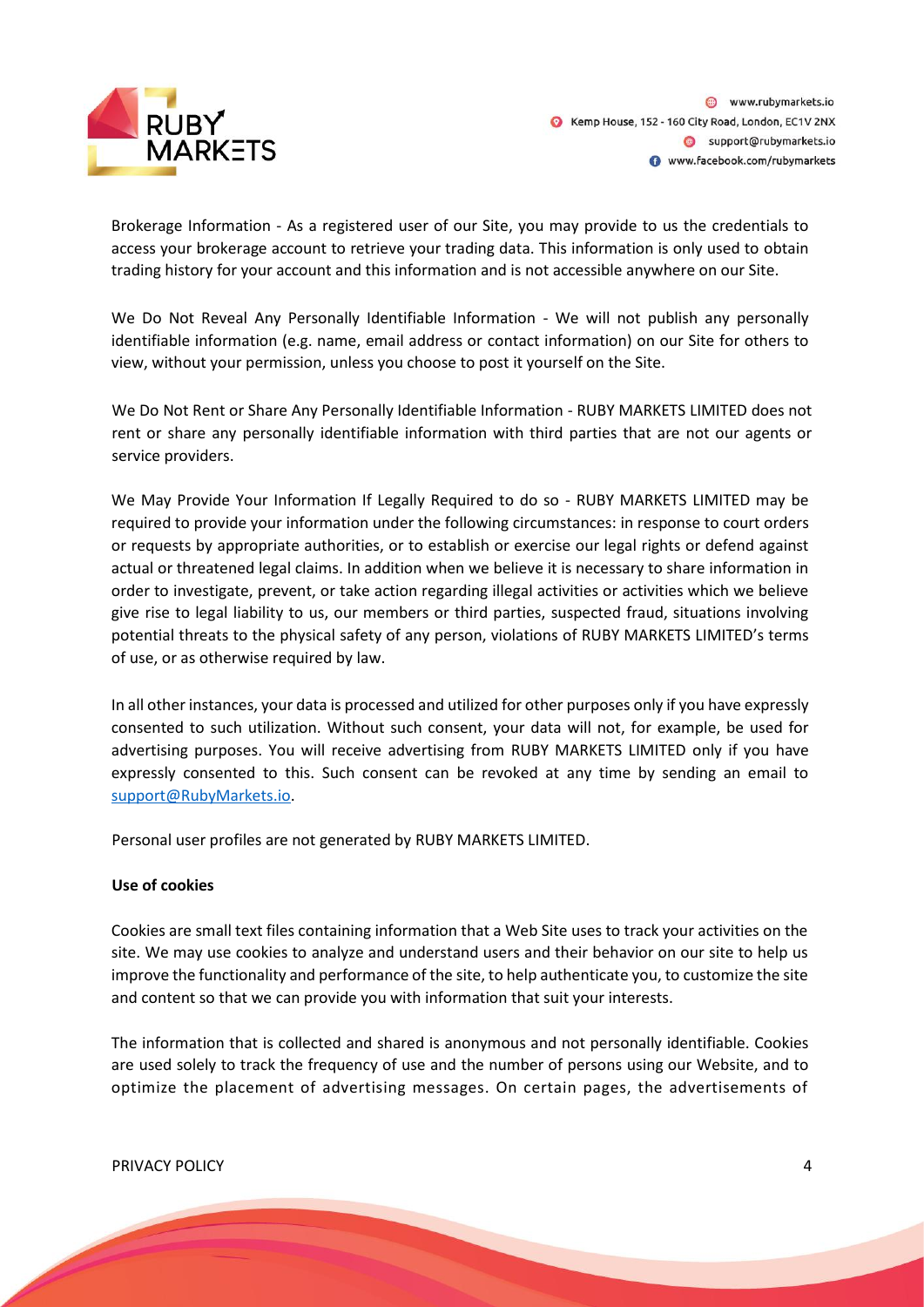

companies or agencies are supplied direct; in such cases, it may be that cookies and/or web beacons are used without our being able to influence such use, or to advise you thereof. Responsible in such instances is the respective advertiser. You have our assurance that such information that we collect and share would be anonymous and not personally identifiable.

Our platform can also be used without cookies. The default setting on most browsers is such that cookies are automatically accepted. You can, however, deactivate the storing of cookies, or allow this only upon request. We do, however, have to point out you may, upon refusing to accept cookies, find it more difficult to use and navigate our Website.

#### **Social Networks**

Social networks are on-line groups, networks or communities of people who share some common element(s) such as a particular interest, and are interested in exploring and discussing such interests with others on the Internet. Social networking involves the on-line interaction of its members via multiple and various electronic formats, such as chat, messaging, email, video, voice chat, file sharing, blogging, discussion groups and so on.

A social network provides its members with many features, such as the ability to create and view profiles of other members who share commonalities. A social network also allows members to create personal profiles, potentially with fairly detailed information, as well as allow its members to engage in activities such as create personal blogs, share personal information and other applications that allow its members to help them to connect with other network members.

#### **Risks**

Social networks are not without their risks, which are no different than any other on-line activity. With public spaces, or even within a closed social network community, the services can be used by anyone. There are risks as one does not truly know who the other members of the social network are.

RUBY MARKETS LIMITED has no control over what third parties with access to your information may do with it. For example, you may post certain personal information, but another member copies and publishes it.

When using social networks, you should take caution when posting your personal information as well as carefully consider the information you get from the social network. You should take care in trusting the information posted in a social network as it may be difficult to prevent members or the public at large from posting false or misleading information, including information in their personal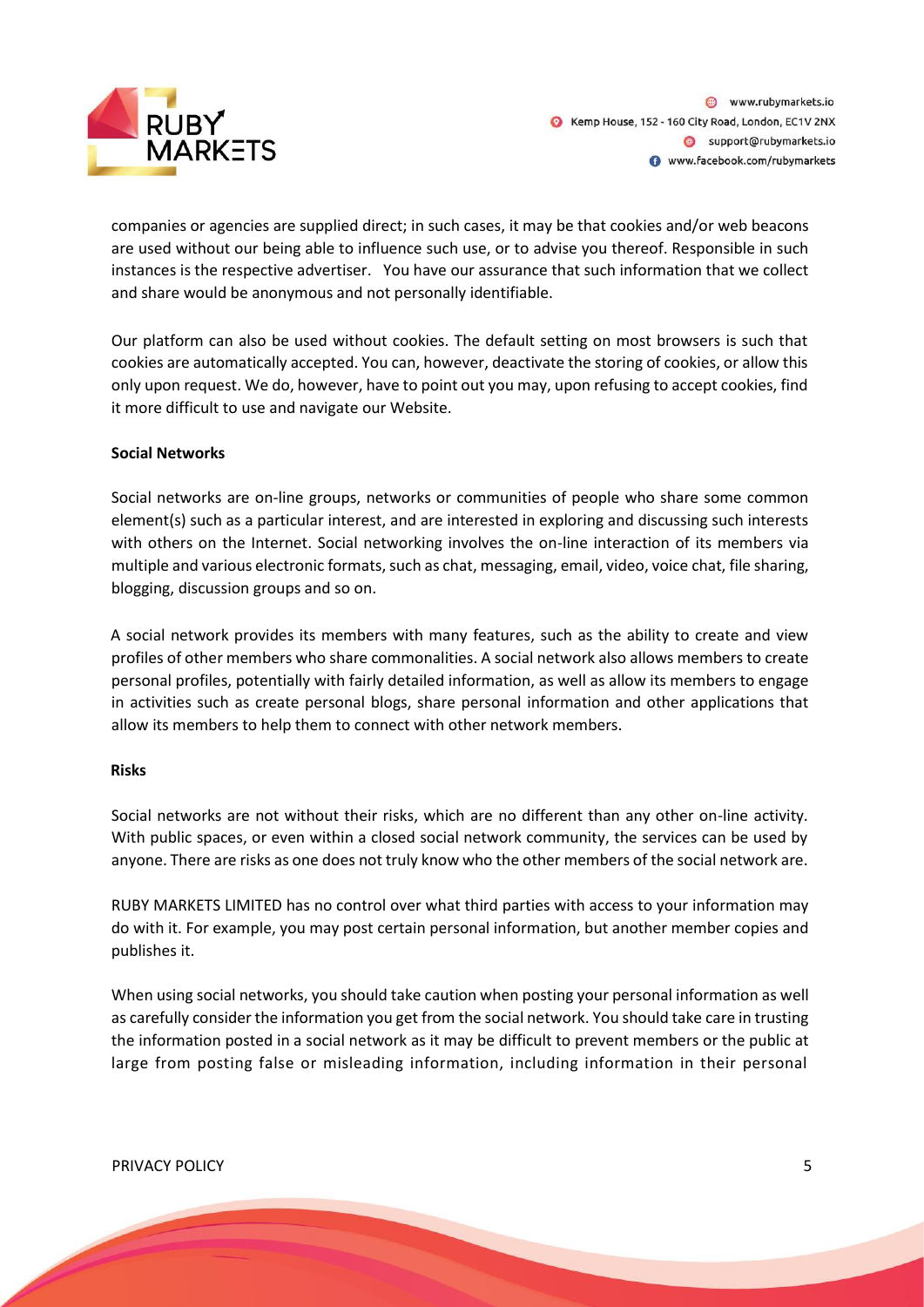

profiles. Although RUBY MARKETS LIMITED takes reasonable steps to regularly monitor the content of its site to identify and remove any misleading or otherwise fraudulent posts, and may ban a member for egregious or repeat violations, there is no assurance that we will detect all misleading or fraudulent posts, and members should not rely upon or assume the accuracy of information posted by other members and should make their own independent trading decisions.

In addition, be careful with personal information. Once you have posted your personal information to the Internet, you have lost control over who will see it and how it will be used. Information you post or as contained in your profile can easily be copied and shared with thousands of others at the press of a button. In addition, when posting other materials, such as photos, you should take precaution as such information or pictures can be altered or distorted.

There is the potential for risk in using the RUBY MARKETS LIMITED services stemming from the illegal or improper use of the social network by third parties who might, for example, post misleading information in an attempt to improperly influence trading decisions or find ways to copy and aggregate member profiles, collect personal financial information or copy personal content and use it for their own purposes.

#### **Disclosure of information to third parties**

We do not sell, trade, license or otherwise disclose to outside parties your personally identifiable information without prior consent from you. However, we may release your information to trusted third parties who assist us in operating our website, conducting our business, or servicing you, as long as those parties agree to keep this information confidential.

Furthermore, we may also release your information when required to comply with the law, enforce our site policies, or protect our rights, property, or safety. Besides that, we may also provide nonpersonally identifiable visitor information to third parties for research, marketing, advertising etc.

#### **Third Party links and Advertisements**

This website may contain advertisements and links to outside third party content. However, this does not imply that we endorse any third party content that appear on our website or on any of these other third party websites. You are solely responsible and fully liable for reading, clicking or linking to any of such third party Websites. This Privacy Policy does not apply to your use of third party sites.

As permitted by applicable law, we may share the personal information described above with our affiliates for business purposes; such as servicing client accounts and informing clients about new products and services. Our affiliates may include companies controlled or owned by RUBY MARKETS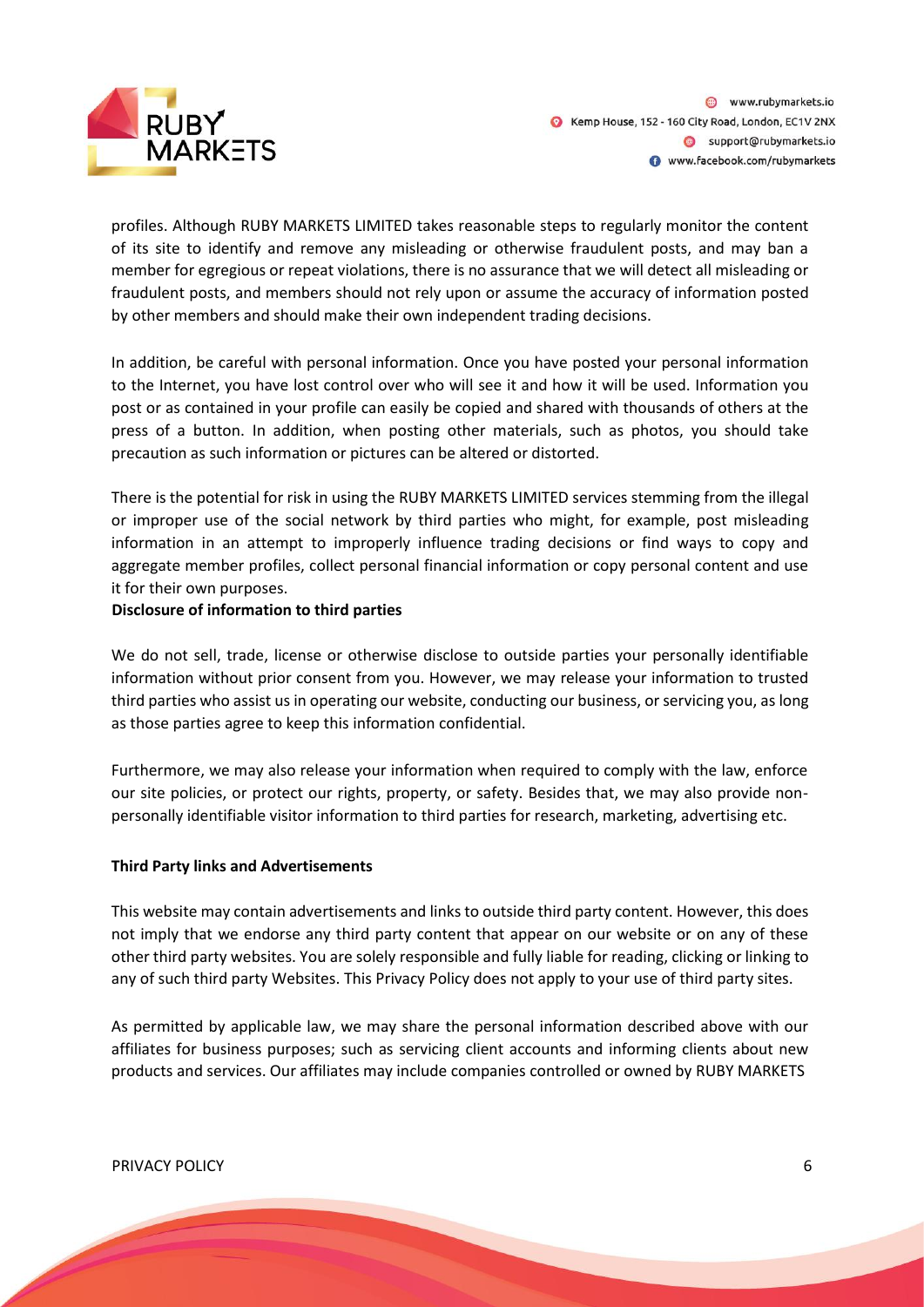

LIMITED, as well as companies which have an ownership interest in our company. The information we share with affiliates may include any of the information described above: your name, address, account information, etc. Our affiliates maintain the privacy of your information to the same extent that RUBY MARKETS LIMITED does in accordance with this Policy.

With the exception of the purposes described in this Policy, RUBY MARKETS LIMITED does not disclose personal information to third-parties. Third-party disclosures may include: sharing such information with non-affiliated companies that perform support services for your account or facilitate your transactions with RUBY MARKETS LIMITED; including those that provide professional, legal, or accounting advice to RUBY MARKETS LIMITED. Non-affiliated companies that assist RUBY MARKETS LIMITED in providing services to you are required to maintain the confidentiality of such information to the extent they receive it and to use your personal information only in the course of providing such services and only for the purposes which RUBY MARKETS LIMITED dictates. We may also disclose your personal information to third parties in order to fulfill your instructions or pursuant to your express consent. RUBY MARKETS LIMITED will not sell your personal information.

Under limited circumstances, RUBY MARKETS LIMITED may disclose your personal information to third-parties as permitted by, or to comply with, applicable laws and regulations. RUBY MARKETS LIMITED may disclose personal information to cooperate with regulatory authorities, law enforcement agencies, to comply with subpoenas or other official requests, and as necessary to protect RUBY MARKETS LIMITED's rights or property. Except as described in this Privacy Policy, your personal information will not be used for any other purpose unless we explicitly describe in what manner such information will be used at the time you disclose it to us or we obtain your permission.

In all other instances, your data is stored exclusively in our database and on our servers, or those of companies contracted by us to process data. With regard to the management and settlement of credit accounts in particular, outside contractors are used to perform these tasks. Furthermore, data is passed on to third parties only if you have previously consented thereto.

Before you access or use any services on third party websites, please ensure that you review their Privacy Policy to understand how they will manage your information. Please exercise caution when visiting an external site. You also agree not to hold RUBY MARKETS LIMITED liable for any loss or damage of any sort incurred from using any content, advertisements or links on this site.

#### **Protecting your information**

We put in place a variety of security measures such as SSL encryption technology, firewalls as well as authentication systems (eg. passwords and personal identification numbers) to ensure that your personal information is secure and kept confidential.

PRIVACY POLICY 7